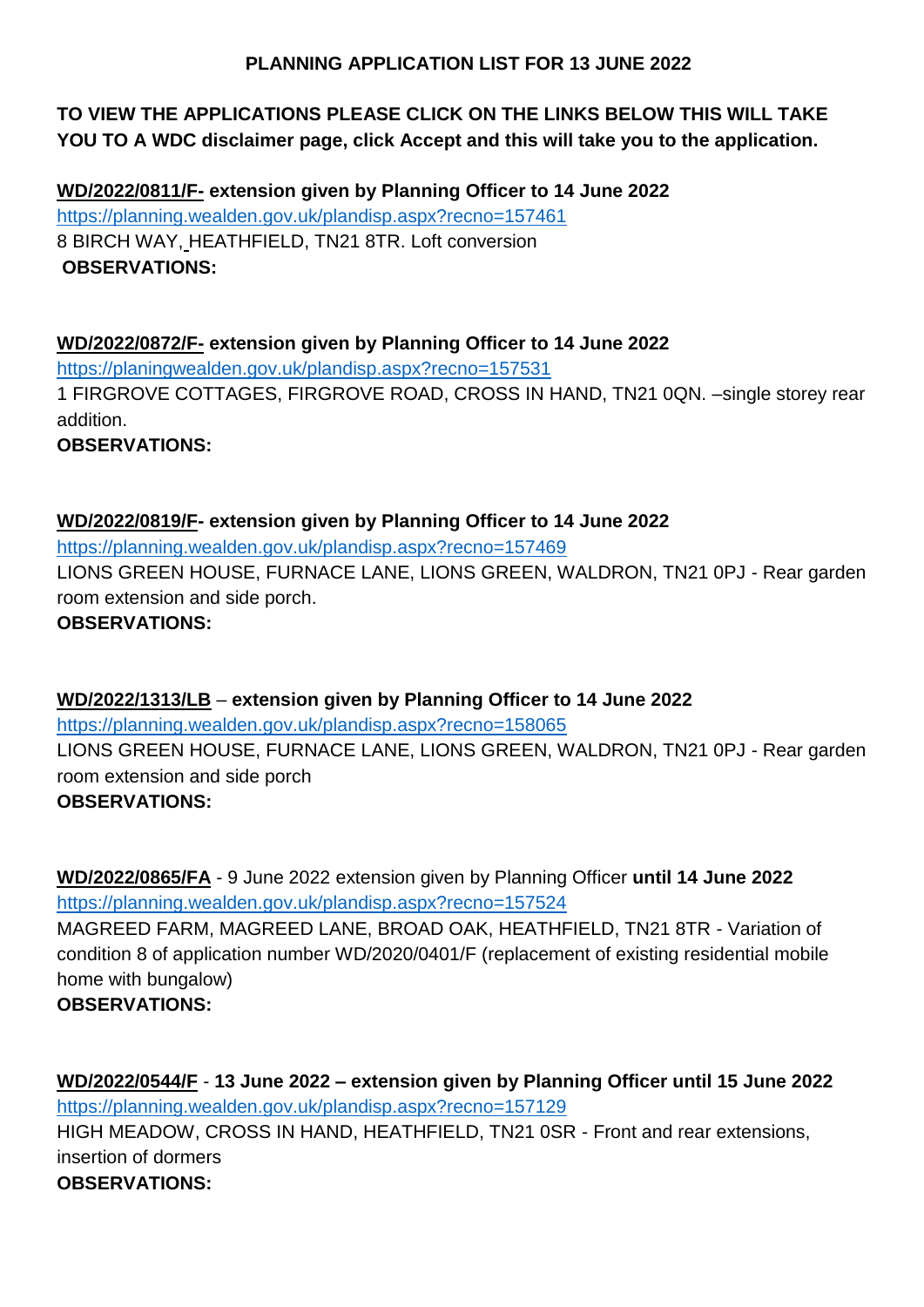#### **WD/2022/0972/F** - 16 June 2022

<https://planning.wealden.gov.uk/plandisp.aspx?recno=157662>

WELL COTTAGE, NEW POND HILL, CROSS IN HAND, HEATHFIELD, TN21 0LY - Proposed extensions to main house to consist new utility room, larger living room, internal alterations along with replacement garage and outbuildings and entrance gates **OBSERVATIONS:**

#### **WD/2022/0919/F** - 17 June 2022

<https://planning.wealden.gov.uk/plandisp.aspx?recno=157593>

KELLS, POSSINGWORTH CLOSE, CROSS IN HAND, HEATHFIELD, TN21 0TL - Formation of walled courtyard adjacent to existing garage and workshop. new front porch **OBSERVATIONS:**

#### **WD/2022/0925/F** - 21 June 2022

<https://planning.wealden.gov.uk/plandisp.aspx?recno=157599>

45 BROAD VIEW, BROAD OAK, HEATHFIELD, TN21 8SB - Proposed side and rear single storey extension and internal alterations

# **OBSERVATIONS:**

# **WD/2022/0932/F** -: 21 June 2022

<https://planning.wealden.gov.uk/plandisp.aspx?recno=157609> 7 BIRCH WAY, HEATHFIELD, TN21 8BB - Proposed annex extension **OBSERVATIONS:** 

# **WD/2022/0949/F** - 21 June 2022

<https://planning.wealden.gov.uk/plandisp.aspx?recno=157632>

LITTLE LONDON FARM, SPINNEY LANE, WALDRON, HEATHFIELD, TN21 0NU - Demolition of side extension. erection of two-storey extension to form annexe accommodation for family (resubmission of WD/2021/2967/F) **OBSERVATIONS:**

# **WD/2022/0671/F** -: 27 June 2022

<https://planning.wealden.gov.uk/plandisp.aspx?recno=157295> 13 SWAINES WAY, HEATHFIELD, TN21 0AL - First floor extension with raised ridge and rear dormer **OBSERVATIONS:**